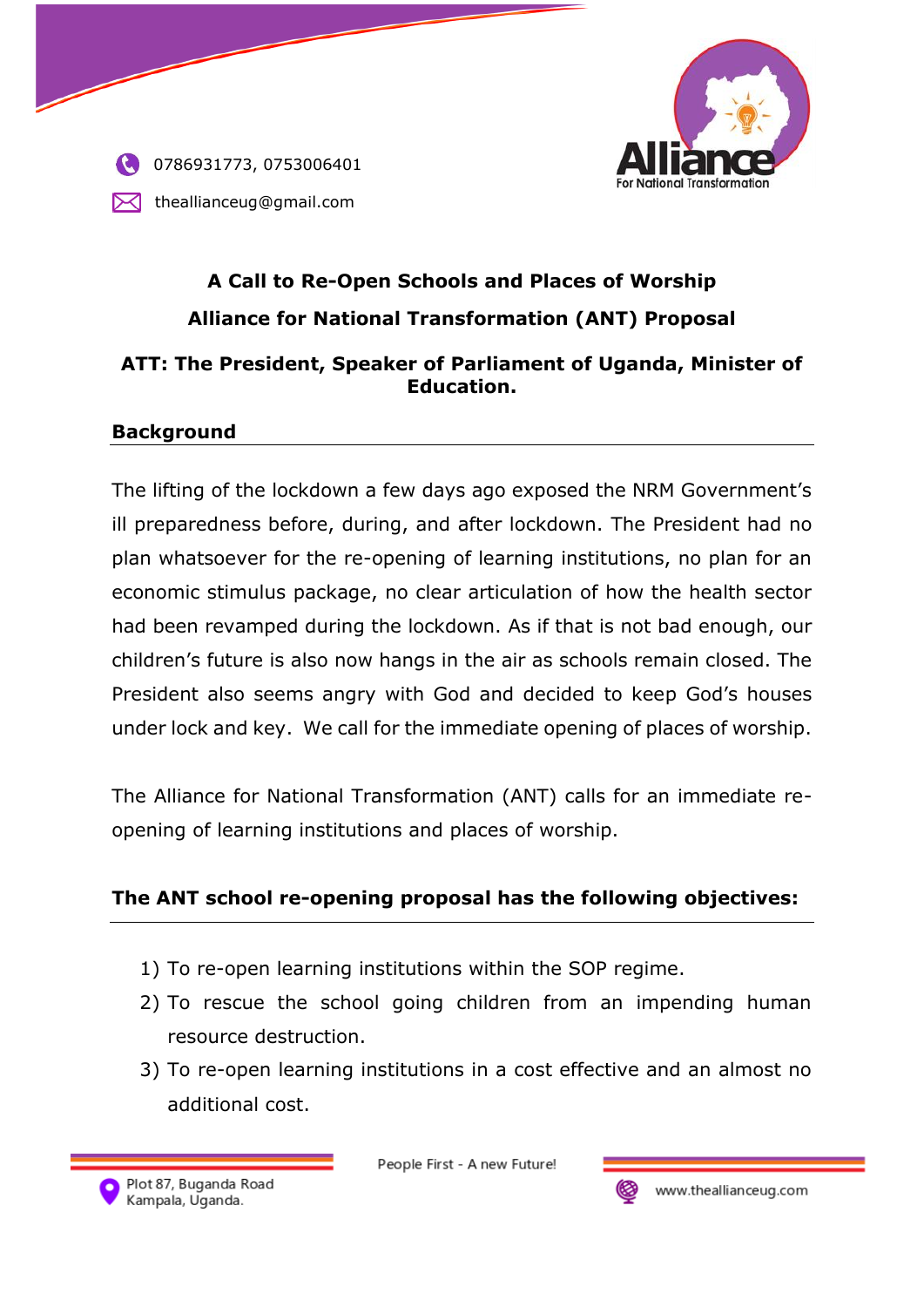- 4) To ensure comprehensive syllabus coverage within the specified and available time.
- 5) To tap into community resources for learning during the pandemic.
- 6) To unclog the education pipeline.
- 7) To introduce innovative and simple approaches to education during Covid19.
- 8) Ultimately save the country from the looming human disaster.

## **We offer the following ideas and assurances:**

- 1) Teaching and learning have an age factor in the formative stages. To waste that age bracket is to lose that generation for good. Continued closure of schools portends a loss of an entire generation.
- 2) Concerning Covid-19, children are not the most affected age group locally and internationally. {For example, in the USA 1.3% of children with a known case of COVID-19 have been hospitalized and 0.01% have died. }
- 3) UNICEF and UNESCO have already called for the re-opening of schools. What further guidance is the Government of Uganda waiting for?
- 4) Tertiary or university learners are adults who can follow SOPs. Whether institutions are open or not they are out in the public already interacting with the world.
- 5) The proposal to wait until all children are vaccinated is farfetched and diversionary, largely owing to vaccine unavailability and specific vaccine development for children. If medical workers have not been fully vaccinated up to now, how can anyone imagine that our children will get the vaccine in time, without losing irredeemable schooltime?
- 6) Other countries across the world, including the East African Community have their schools open. Perhaps Uganda could learn from what those countries are doing right to enable children continue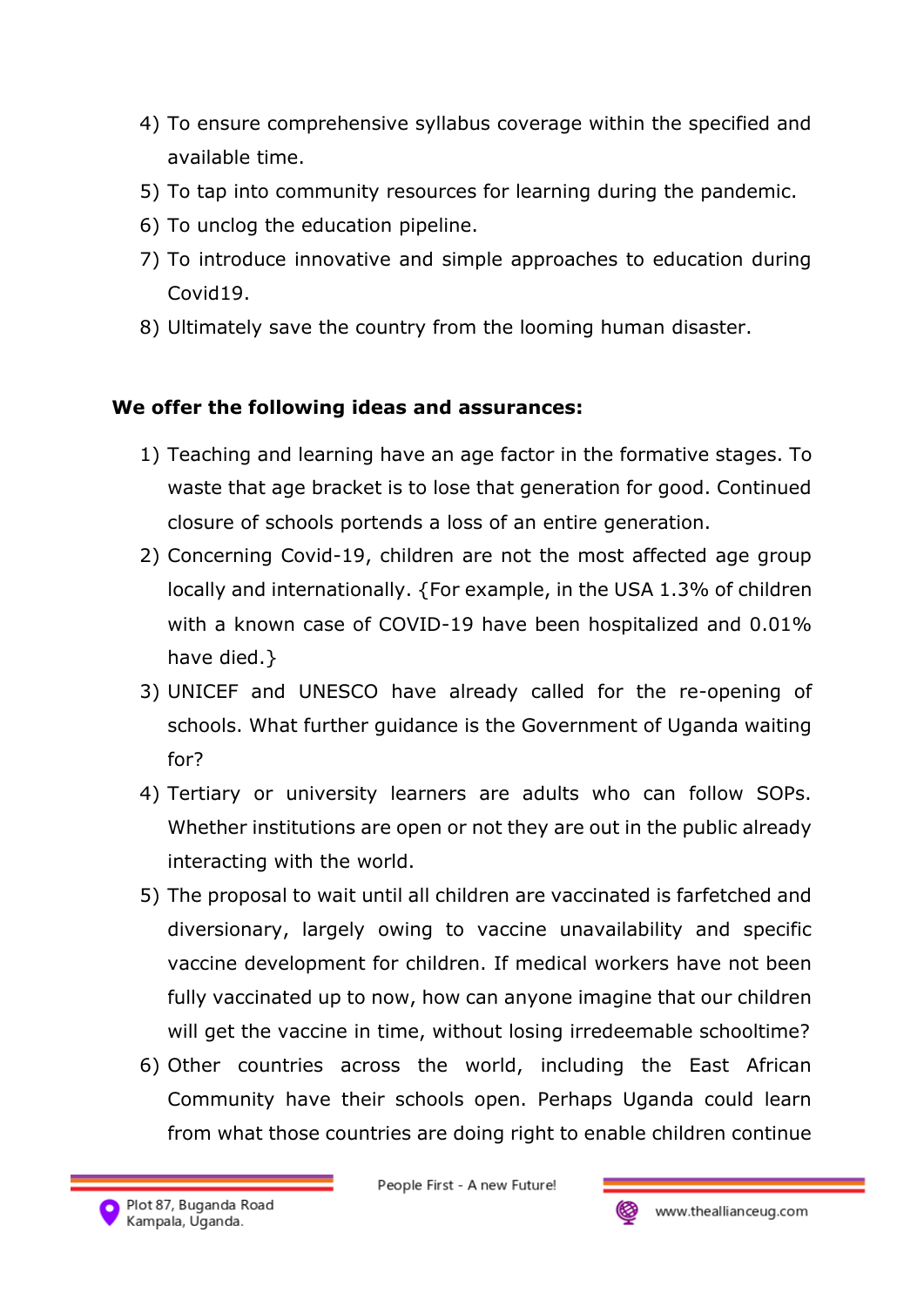with their educational development. {In Kenya, schools have converted libraries, dining halls, assembly grounds, and shaded spots under trees into temporary classrooms.}

7) Now is a good time for medical students at all levels and all science students at all levels to be learning how to fight pandemics and not be hiding from it.

## **THE ANT proposes the following practical solutions.**

- 1) An immediate resumption for all Candidate classes and Senior One Classes of 2020 country wide within August 2021. Experience has shown that the last time this was done, not much harm or spread was occasioned.
- 2) All final year students in all tertiary institutions should resume studies within August 2021.
- 3) Instead of waiting for vaccination for all the school children, Government should increase testing availability and accessibility and community surveillance.
- 4) Enhanced inspection and monitoring of schools whereby VHTs, Parent Association leaders, LCs and volunteers are mandated to monitor observance of SOPs in Schools.
- 5) There should be a full re-opening in September for the entire education sector, and work with the following recommended methods:
	- a. Adopting the shift system to create a fast-tracking arrangement and reduce congestion.
	- b. Take on Saturday as an official learning day for a season of catch up.
	- c. Syllabus compression for Primary and Secondary Schools.
	- d. Hybrid learning where those who can learn online at home be allowed to register for final UNEB exams and those that can be in class have the opportunity prepare at school.

People First - A new Future!